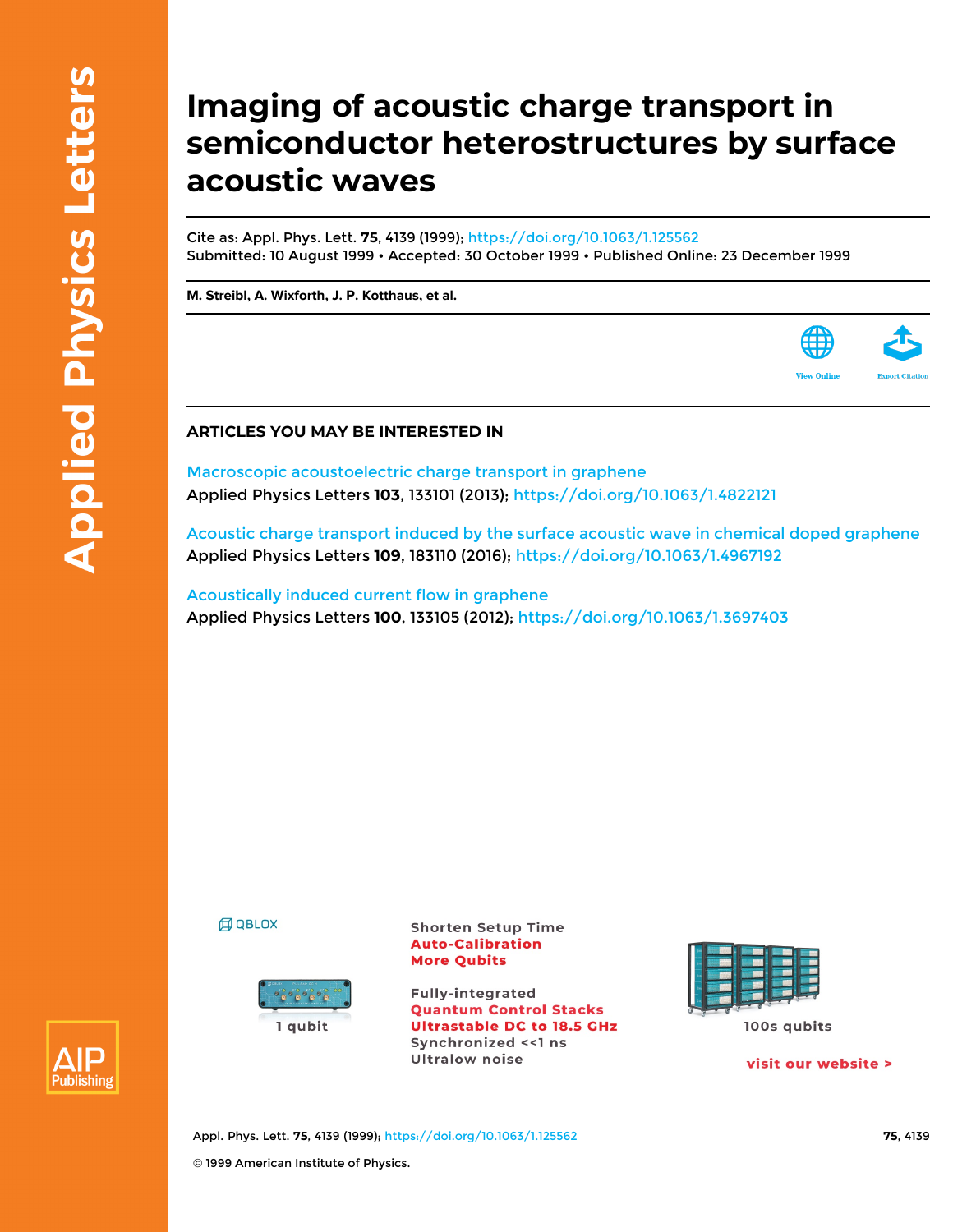## **Imaging of acoustic charge transport in semiconductor heterostructures by surface acoustic waves**

M. Streibl,<sup>a)</sup> A. Wixforth, and J. P. Kotthaus Sektion Physik der LMU, Geschwister-Scholl-Platz 1, D-80539 München, Germany

A. O. Govorov

*Institute of Semiconductor Physics, Russian Academy of Sciences, Siberian Branch, 630090 Novosibirsk, Russia*

C. Kadow and A. C. Gossard

*Materials Department, University of California, Santa Barbara, California 93106*

(Received 10 August 1999; accepted for publication 30 October 1999)

We demonstrate room-temperature acoustic charge transport of electrons and holes in an InGaAs/ GaAs heterostructure. The carriers are optically generated by interband absorption and then separated, stored, and transported in the piezoelectric potential superlattice of a surface acoustic wave. The charge distribution is detected with a spatial resolution of a few acoustic wavelengths by a second orthogonal probe beam, genererated by so-called tapered transducers. The image information is given as a phase shift signal in frequency space and allows for the direct comparison of the number of generated and transported carriers. Regions of mere carrier drag and full carrier capture and transport are observed simultaneously. © *1999 American Institute of Physics.*  $[$ S0003-6951(99)01252-8]

Devices exploiting the electromechanical properties of surface acoustic waves (SAWs) in piezoelectric solids are state of the art signal processing tools. Because of their structural simplicity and robustness they made their way into daily life electronics. On semiconductor materials SAWs can be used to modulate the optical and electronical properties by means of the associated lattice deformation and the respective piezoelectric fields. Photogenerated electrons and holes for example can be captured in the SAWs moving potential superlattice. They can be stored and transported and their decay as a time delayed light signal can be intentially induced at the end of the SAWs path.<sup>1</sup> At low amplitudes SAWs serve as a noninvasive detection tool for probing the properties of electron systems on an otherwise unstructured semiconductor heterostructure. They have been extensively employed in the investigation of the quantum hall regime<sup>2</sup> and the fractional quantum hall regime<sup>3</sup> and contributed significantly to the verification of the composite fermion picture.

In the present letter we make a two fold use of SAWs on an InGaAs/GaAs quantum well system: A high power SAW beam is employed to pump optically generated carriers from their origin in a laser spot through the sample. On their way in the acoustic path the transported carriers are observed by a second orthogonal probe SAW beam. This second probe path with a special layout not only allows for the direct measurement of the number of transported carriers with high sensitivity even at room temperature, but provides additionally a spatial resolution of a few SAW wavelengths. The experiments were performed on an InGaAs/GaAs double quantum well structure (well width 70 Å), embedded in an AlGaAs/ GaAs optical waveguide. The structure was chosen because

it shows good room-temperature photoluminescence (PL) efficiency and allows us to perform experiments on electrical and optical interaction mechanisms simultaneously.

A typical sample layout is shown in the inset of Fig. 1. Two orthogonal acoustic paths are defined by interdigital transducers (IDTs) for launching and detecting surface acoustic waves. The transducers are fabricated by electronbeam lithography. They consist of 100 finger pairs each with a period of 4  $\mu$ m in the horizontal SAW path and 3.2  $\mu$ m in the vertical SAW path corresponding to SAW frequencies of 740 and 980 MHz, respectively. The horizontal SAW beam is generated and detected by a network analyzer at an output power of  $+5$  dBm. Typical radio frequency (rf) powers for the vertical SAW beam were about  $+20$  dBm with transmission losses of  $-20$  dB so 10% of the rf power is converted into acoustic power. The transducers active apertures were 400  $\mu$ m (IDT1 and IDT2) and 300  $\mu$ m (IDT3 and IDT4), respectively.

The rf transmission of the so-called tapered



FIG. 1. Frequency response of a tapered IDT. The variation of the finger period over the transducer aperture spreads the IDT frequency response to a bandpass of 36 MHz width. For comparison, the transmission of an untapered IDT is also shown. A schematic sample layout is sketched in the inset.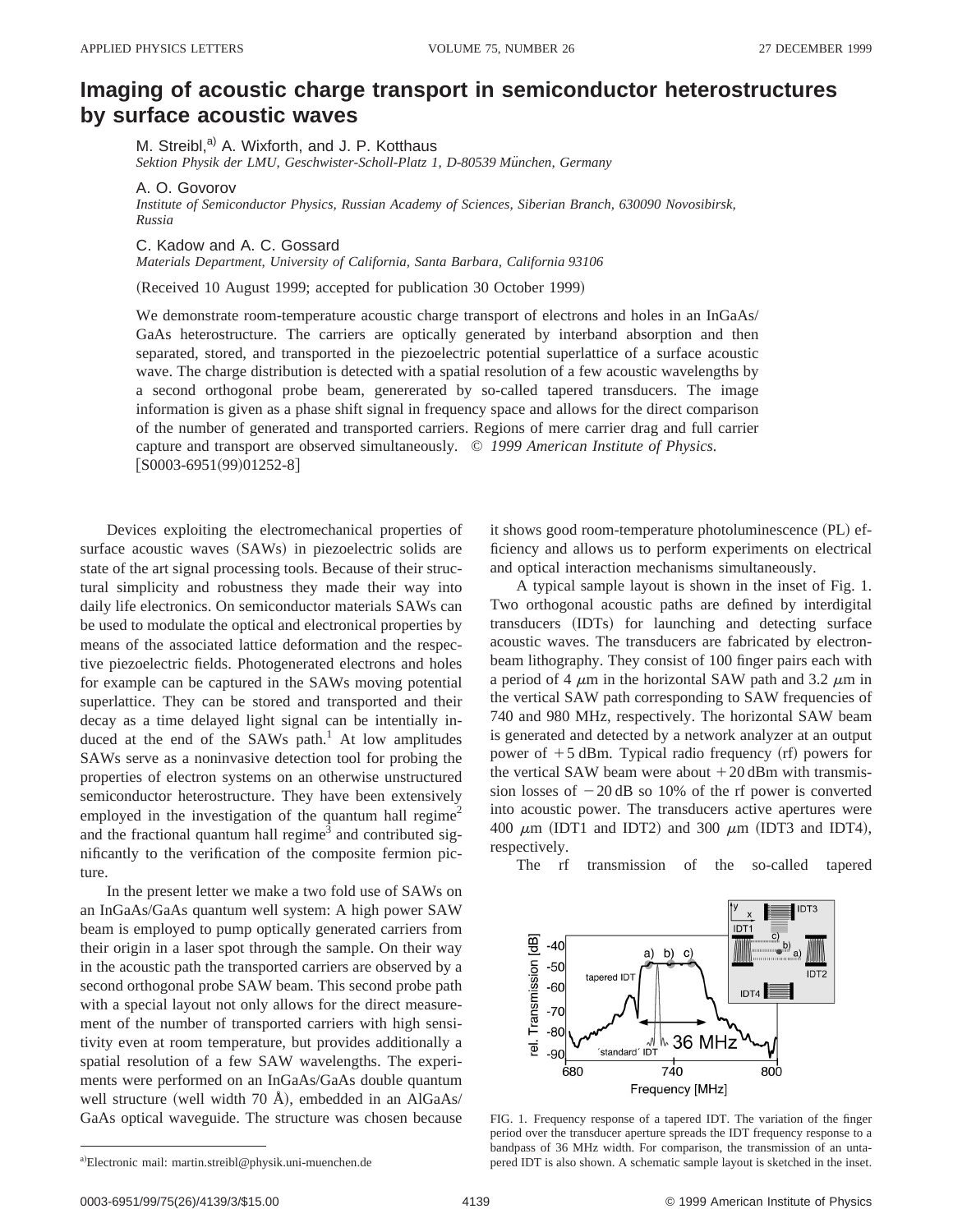transducers,  $4,5$  used for exciting the probe SAW path is shown in Fig.1. The finger period in this special transducer layout changes linearly over the transducer aperture, in our case by 5%. On the one hand, this results in a transmission bandpass of about 36 MHz width as indicated in Fig. 1. On the other hand, for a fixed frequency *f* in the bandpass an acoustic wave is only launched in a small stripe of the IDT where the resonance condition  $fd(y) = v_{SAW}$  is matched  $\left[ d(y) \right]$  here denotes the IDT periodicity versus coordinate *y*. The tapered IDTs, hence, allow for the excitation of an extremely narrow SAW beam and an adjustability of the lateral beam position within the 400  $\mu$ m transducer aperture. Because of the linear relation between frequency and the lateral position of the SAW beam we get a translation factor from frequency space to real space of 11  $\mu$ m/MHz. From the typical bandwidth of a conventional untapered IDT of less than 2 MHz we estimate a width of the acoustic path below 20  $\mu$ m. Recent x-ray topography experiments at the ESRF in Grenoble<sup>6</sup> allow for the direct observation of the SAW beam and confirm this estimate. Of course, as the width of the acoustic path is of the order of the acoustic wavelength diffraction effects are to be expected. In fact, we find a 10 dB decrease of the SAW transmission when the degree of tapering is increased from 5% to 10% which clearly stresses the importance of diffraction. However, as the second receiving transducer has the same selectivity, only the undisturbed components of the wave are detected keeping the relevant beam width unaffected from diffraction effects.

In our experiments we use a TiSa laser beam  $(\lambda)$ =860 nm) at typical intensities from 10 to 850  $\mu$ W continuous wave and focused down to micrometer spotsize by a microscope objective to generate an electron hole plasma (EHP) in the SAW path. The acoustoelectic interaction between free carriers and the SAW probe beam can be used to scan and image the photogenerated charge distribution: SAWs in GaAs couple to a conductive sheet near the surface by means of their accompanying piezoelectric fields. Some of the waves energy is dissipated within the electron/hole system by screening currents. The interaction of electronhole  $(e-h)$  pairs and the SAW results in a velocity change of the wave and a corresponding phase shift. The change in acoustic velocity is given by<sup> $\prime$ </sup>

$$
\frac{\Delta v}{v} = \frac{k_{\text{eff}}^2}{2} \frac{1}{1 + (\sigma/\sigma_M)^2},\tag{1}
$$

where  $k_{\text{eff}}^2$ =6.4×10<sup>-4</sup> is the electromechanical coupling constant for GaAs,  $\sigma$  is the conductivity of a conducting sheet near the surface and  $\sigma_M \approx 3 \times 10^{-7} \Omega_{\square}^{-1}$  is the critical conductivity for GaAs where energy transfer from a SAW into this sheet is maximum. The charge distribution in the laser spot is well approximated by a gaussian distribution<sup>8</sup> which motivates the assumption of a gaussian conductivity profile  $\sigma(x,y) = \sigma_0 \sigma_M \exp(-(x^2 + y^2)/w^2)$ . The constant  $\sigma_0$ here gives the maximum conductivity in units of  $\sigma_M$ . The phase shift of a SAW propagating along the *x* direction and crossing this conductive area at position *y* is calculated to be



FIG. 2. Images of a photogenerated electron hole plasma at different laser spot positions within the tapered IDTs ''field of view.'' The hatched trace corresponds to the fitting parameters given in the text. The inset schematically explains the origin of the phase signal.

where *L* corresponds to the length of the acoustic probe path. Exciting a SAW pulse at the tapered transducer IDT1 and evaluating the phase shift of the detected rf signal at IDT2 vs SAW frequency gives a one-dimensional image of the carrier density within the acoustic path. In the measurement of Fig. 2 the laser spot was shifted through the horizontal SAW path and for each spot position the carrier distribution was scanned by the adjustable SAW beam as indicated in the inset of Fig. 2. The traces show the profile of the laser genererated electron hole plasma moving through the field of view of the probe beam. Numerical fitting of Eq.  $(2)$  reproduces the shape of the laser spots image well, but underestimates the amplitude of phase change by a factor of two. This could be explained by assuming some of the carriers are dragged along with the probe SAW pulse which elongates the profile along the direction of propagation. This intensifies the interaction between the carriers and the SAW. Accepting this factor of two, we get from the fit for the experimental situation in Fig. 2  $w=66 \mu m$  and  $\sigma_0=1.46$ . The laser spot image is obviously much larger than the diameter of the laser spot on the sample suggesting unusually large diffusion lengths. The large diameter can not be explained by the finite width of the scanning acoustic beam which in fact has been included in the numerical fitting procedure. Moreover, the extent of the electron-hole plasma is predominantly given by the maximum phase shift of 3.5*<sup>o</sup>* in Fig. 2 which corresponds to a minimum interaction length of SAW and carrier system. The unusually large diameter may be explained on the one hand by the exceptionally high carrier lifetimes in our high quality samples of  $\tau \geq 20$  ns as determined by time resolved PL experiments. At the low amplitude of the probe SAW beam we do not expect a further increase of the lifetime by charge separation. On the other hand, the samples optical waveguide may contribute to the increase of the area of carrier generation as PL is effectively guided and reabsorbed in the vicinity of the laser spot. However, the room-temperature carrier dynamics in our structures will be further investigated in the near future.

At low temperatures acoustic phonons seem to play an important role for the expansion of an EHP. A series of publications demonstrated that the dynamics of an EHP is governed by a phonon wind mechanism.<sup>8,9</sup> The thermalization of photoexcited carriers in the laser spot results in a so-called phonon hot spot emitting ballistic phonons. Elec-